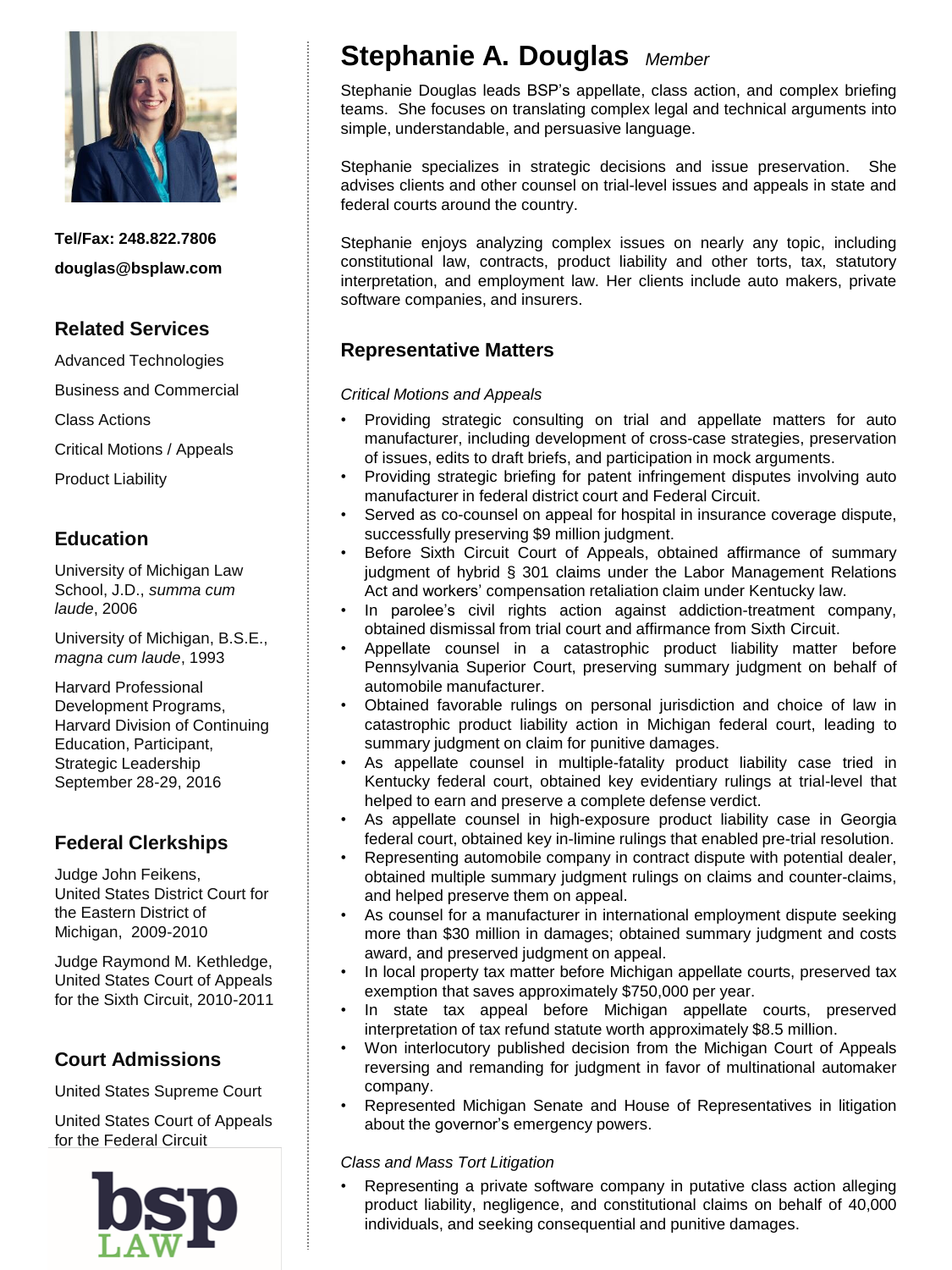United States Court of Appeals for the Second Circuit

United States Court of Appeals for the Sixth Circuit

United States Court of Appeals for the Seventh Circuit

United States Court of Appeals for the Eighth Circuit

United States Court of Appeals for the Ninth Circuit

United States District Court for the Eastern District of Michigan

Michigan State Courts

# **Stephanie A. Douglas** *Member (cont.)*

- Representing national homebuilder as class counsel in multiple states, each involving allegations of construction defects and consumer fraud.
- Representing auto manufacturer in federal multi-district litigation alleging consumer fraud and warranty violations for mileage-per-gallon disclosures.
- Serving as critical motions and appellate counsel for defendant in mass environmental tort case.
- Serving as class- and appellate-counsel for multiple automakers in nationwide no-injury product-defect class actions.
- In Michigan federal court, secured pleading-stage dismissal of nationwide economic-loss class action.
- In California federal court, obtained pre-discovery voluntary dismissal of putative class action based upon dispositive motion filing.
- Obtained dismissal of TCPA class action filed against national beverage company before responsive pleading or discovery.
- In Arizona federal court, successfully defended national homebuilder in putative class action, obtaining with-prejudice dismissal before certification and \$675,000 prevailing-party fees.
- As class counsel in putative construction-defect class action involving tens of thousands of homes and seeking \$2 billion, obtained with-prejudice dismissal of punitive damages claims, excluded testimony of plaintiffs' liability and damages experts, and defeated class certification.
- Won dismissal of putative class action alleging procedural due process against international software company.

### **Professional Memberships & Activities**

Defense Research Institute, *Member*  Federal Bar Association, *Member* Federal Bar Association, E.D. Michigan Chapter, *Sustaining Member* Lawyers for Civil Justice, *Fellow Class of 2020* Lawyers for Civil Justice, *Expert Evidence Committee, Associate Member* Leading Lawyers, *Member (2021 – present)* State Bar of Michigan, *Member* Sixth Circuit Judicial Conference*, Delegate*  Sixth Circuit Advisory Committee on Rules, *Member* Woman Lawyers Association of Michigan, *Sustaining Member*

### **Honors & Awards**

Crain's Detroit Business, *Notable Woman in Law* (2021) America's Top 100 High Stakes Litigators® for Michigan (2020) Michigan Lawyers Weekly, *Leader in the Law* (2020) Benchmark Litigation, *Future Star* (2015 - present) DBusiness Top Lawyers (2016, 2018, 2022) Michigan Super Lawyers (2016 - Present) Michigan Super Lawyers, Rising Star (2013 – 2015) Michigan Lawyer's Weekly, *Up & Coming Lawyers* (2012) University of Michigan Law School, *Order of the Coif*

### **Presentations & Publications**

- "Superior to Class Actions: Why Courts Should Consider Defendants' Recalls and Warranties Before Certifying a Class as the "Superior" Means of Resolving Consumer Claims" presented to Lawyers for Civil Justice (December 2021)
- "Teaming Up: Appellate and Trial Counsel Partnering to Win" *DRI For the Defense* (March 2021)
- "Renewed Focus on Diversity, Equity, and Inclusion in the Legal Industry Has Made Great Strides, But There's Still Work to Do" *DBusiness* (March 2021)
- "Breaking Down Barriers with Project Clean Slate" *Michigan Lawyers Weekly* (February 2021)